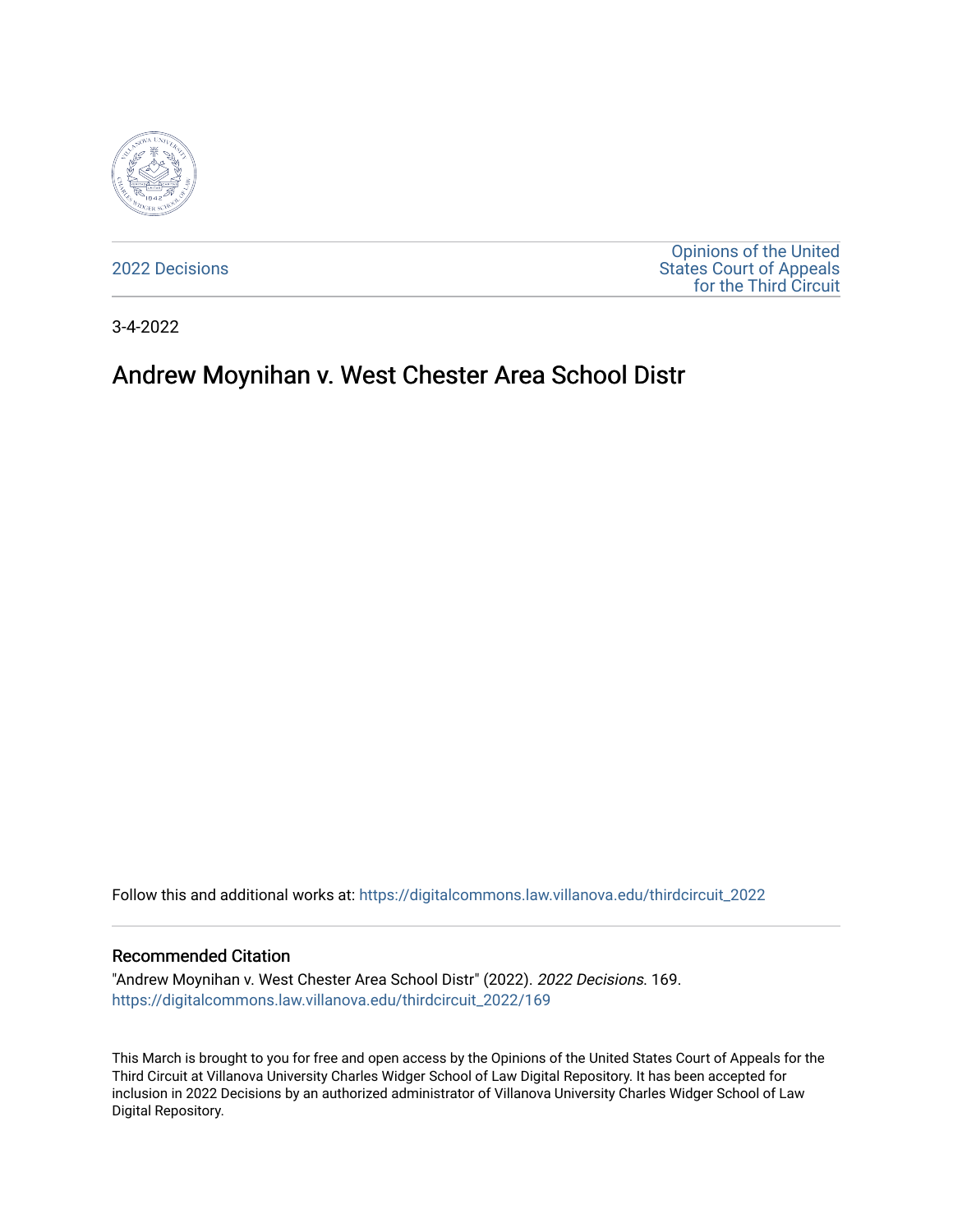#### **NOT PRECEDENTIAL**

### UNITED STATES COURT OF APPEALS FOR THE THIRD CIRCUIT

 $\mathcal{L}=\mathcal{L}$ 

No. 21-2530 \_\_\_\_\_\_\_\_\_\_\_

## ANDREW MOYNIHAN, KAREN MOYNIHAN Appellants

v.

# WEST CHESTER AREA SCHOOL DISTRICT; PENNSYLVANIA OFFICE FOR DISPUTE RESOLUTION

\_\_\_\_\_\_\_\_\_\_\_\_\_\_\_\_\_\_\_\_\_\_\_\_\_\_\_\_\_\_\_\_\_\_\_\_

On Appeal from the United States District Court for the Eastern District of Pennsylvania (D.C. No. 18-cv-04388) District Judge: Honorable Nitza I. Quinones Alejandro

\_\_\_\_\_\_\_\_\_\_\_\_\_\_\_\_\_\_\_\_\_\_\_\_\_\_\_\_\_\_\_\_\_\_\_\_

Submitted Pursuant to Third Circuit L.A.R. 34.1(a) on February 16, 2022

Before: KRAUSE, BIBAS, and SCIRICA, Circuit Judges

(Opinion filed: March 4, 2022)

\_\_\_\_\_\_\_\_\_\_\_\_\_\_\_\_\_\_\_\_\_\_\_\_\_\_\_\_\_\_\_\_\_\_\_\_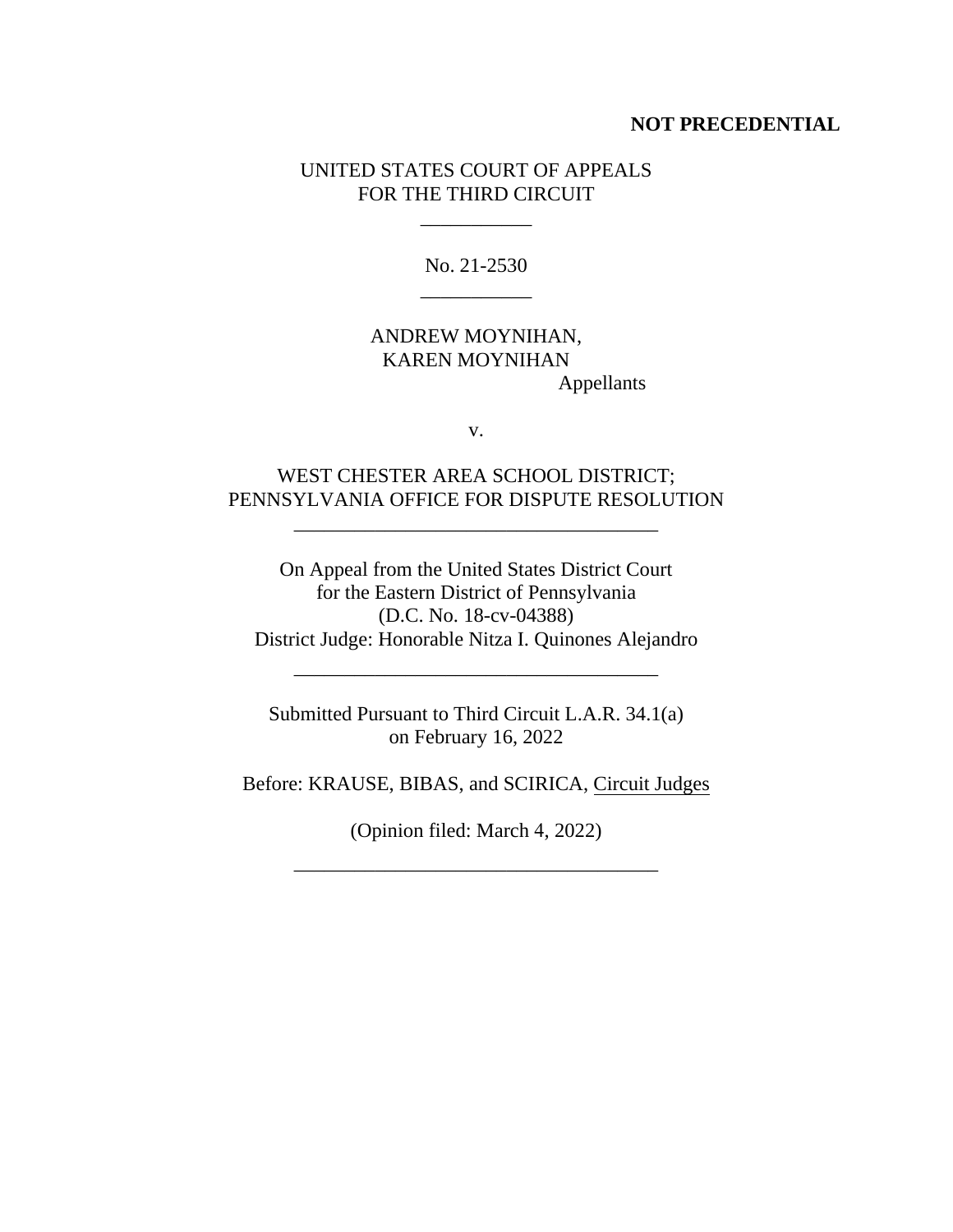## OPINION\* \_\_\_\_\_\_\_\_\_\_\_

\_\_\_\_\_\_\_\_\_\_\_

### PER CURIAM

Andrew and Karen Moynihan, proceeding pro se, appeal from the District Court's order granting the West Chester Area School District's (the "School District") "Motion for Judgment on the Administrative Record," in an action brought under the Individuals with Disabilities Education Act ("IDEA"). For the following reasons, we will affirm.

Because the parties are familiar with the background of this case, we will revisit the facts only as they are relevant to our analysis. The Moynihans' believed that their son, C.M., a high school student with disabilities under the IDEA, should be placed in higher level classes than those recommended by the School District. To resolve this dispute, the parties entered into several agreements that provided, in relevant part, that the School District would place C.M. in courses that the Moynihans requested and that the Moynihans would not file legal claims against the School District based on an alleged lack of a free and appropriate education (FAPE).

Despite those agreements, the Moynihans filed due process complaints with the Pennsylvania Office for Dispute Resolution ("ODR"), claiming that the School District denied a FAPE to C.M. in his ninth, tenth, and eleventh grade school years. As relief, the Moynihans sought reimbursement for payment of school taxes and out of pocket expenses. The

This disposition is not an opinion of the full Court and pursuant to I.O.P. 5.7 does not constitute binding precedent.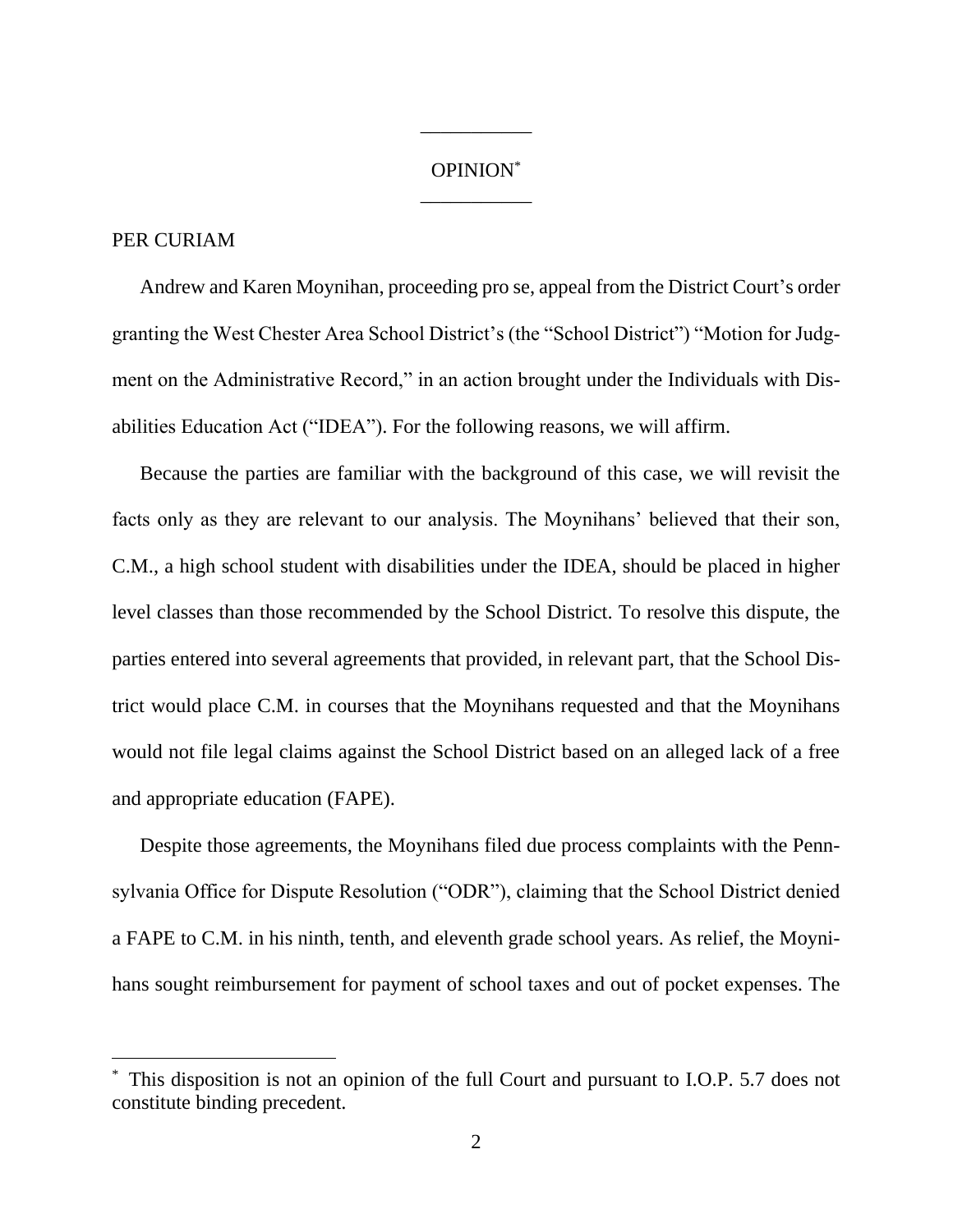hearing officer concluded the Moynihans were not entitled to reimbursement, explaining, in relevant part, that the School District had provided C.M. with a FAPE.

Next, the Moynihans filed a complaint in the District Court against the School District and ODR. The District Court granted ODR's motion to dismiss for failure to state a claim and sua sponte dismissed the claims against the School District for lack of subject matter jurisdiction, holding that the Moynihans had requested only injunctive relief and that those requests were mooted by C.M.'s graduation. We affirmed the dismissal of ODR and the District Court's conclusion that the Moynihans' request for declaratory and injunctive relief was mooted by C.M.'s graduation. *See Moynihan v. West Chester Area Sch. Dist.*, 813 F. App'x 825, 826-27 & n.1 (3d Cir. 2020) (not precedential). But we vacated the District Court's order in part, concluding that the Moynihans' claims for reimbursement were not moot. *Id.* at 827.

On remand, the School District filed a "Motion for Judgment on the Administrative Record," arguing that the hearing officer properly denied relief because the School District had provided C.M. with a FAPE and because the Moynihans' claims were barred by the agreements that they signed. The District Court agreed and granted the School District's motion. *Moynihan v. West Chester Area Sch. Dist.*, 2021 WL 3022395 (E.D. Pa. July 16, 2021). The Moynihans appealed.

We have jurisdiction to review the District Court's final order pursuant to 28 U.S.C. §1291. We exercise plenary review of the District Court's legal conclusions but review its factual findings for clear error. *See Lauren W. v. DeFlaminis*, 480 F.3d 259, 266 (3d Cir. 2007).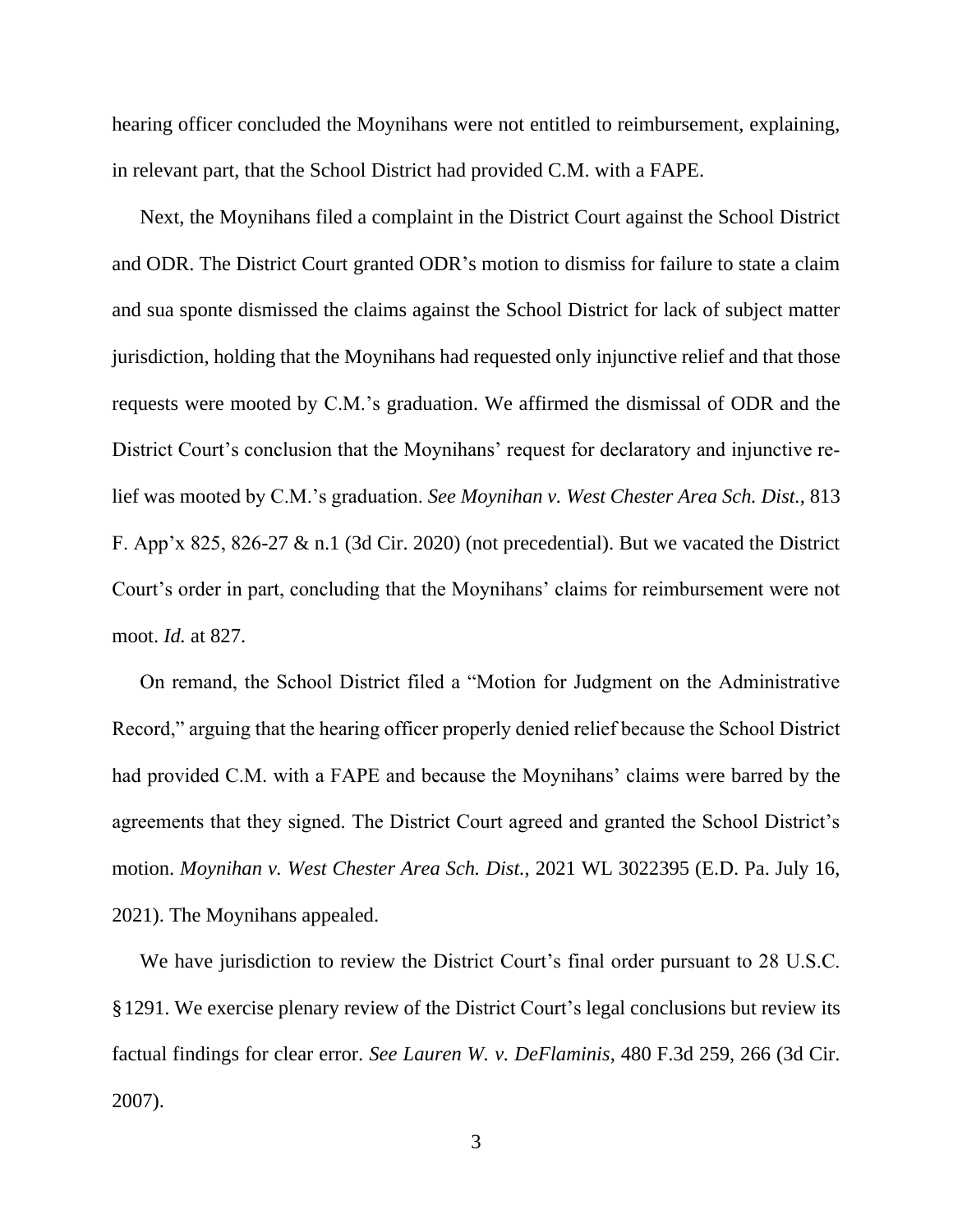None of the arguments raised by the Moynihans establish that the District Court erred in granting judgment on the administrative record in favor of the School District. The Moynihans assert that "there is no evidence that the [District Court] ever viewed any of our pro se pleadings or filings liberally." Appellants' Br., 7. There is a "time-honored practice of construing pro se plaintiffs' pleadings liberally." *United States v. Miller*, 197 F.3d 644, 648 (3d Cir. 1999). There is no indication here, however, that the District Court failed to adhere to these requirements. To the contrary, the District Court repeatedly stated that it was construing the Moynihans' filings liberally.<sup>1</sup> The Moynihans fail to identify which of their submissions were not liberally construed or to explain what those submissions should have been construed to suggest.<sup>2</sup>

The Moynihans also attempt to challenge the District Court's earlier decision dismissing their complaint for lack of subject matter jurisdiction. In particular, they claim that the District Court issued that decision without examining the full administrative record and failed to apply the Supreme Court's decision in *Endrew F. ex rel. Joseph F. v. Douglas*

<sup>1</sup> *Moynihan*, 2021 WL 3022395, at \*1 ("[i]n construing Plaintiffs' filings liberally …"); *id.* at \*1 n.2 ("[c]onstruing all of Plaintiffs' filings liberally"); *id.* at \*2 ("[p]laintiffs filed a response in opposition to Defendant's motion, … which this Court liberally construed as their cross-motion for judgment on the administrative record"); *id.* at \*3 ("[C]ourts must accord special care to pro se claimants, liberally construing their filings and holding them to less stringent standards than formal pleadings drafted by lawyers" (citation omitted)). <sup>2</sup> The Moynihans stated that the School District "exploit[ed] [their] pro se status[] by delaying the open hearing [p]roceedings from commending until August of 2017." Appellants' Br., 3. We will not consider this conclusory assertion, which was raised for the first time on appeal. *See Brown v. Phillip Morris, Inc*., 250 F.3d 789, 799 (3d Cir. 2001) ("[A]rguments asserted for the first time on appeal are deemed to be waived and consequently are not susceptible of review in this Court absent exceptional circumstances.").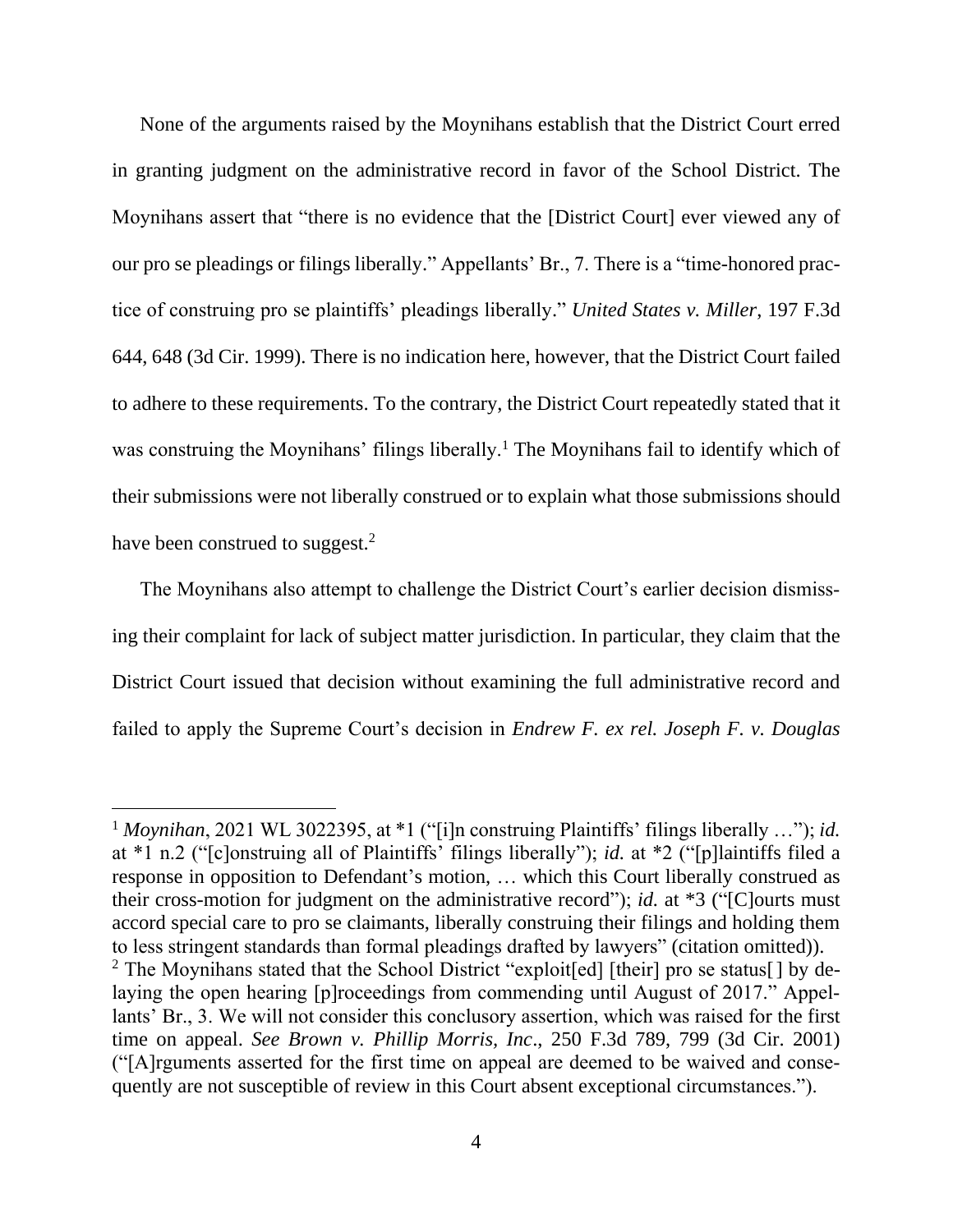*County School District*, 137 S. Ct. 988 (2017). But because those arguments could have been raised in their prior appeal, they are precluded from consideration.<sup>3</sup> *See United States v. Quintieri*, 306 F.3d 1217, 1229 (2d Cir. 2002) ("[W]here an issue was ripe for review at the time of an initial appeal but was nonetheless foregone, it is considered waived and the law of the case doctrine bars ... an appellate court in a subsequent appeal from reopening such issues...." (internal quotation marks omitted)). That same theory applies to bar the Moynihans' challenge to the District Court's grant of ODR's motion to dismiss for failure to state a claim. *See* Appellants' Suppl. Reply Br., 3.

Finally, the Moynihans vaguely complain that the District Court refused to hear additional evidence and applied an incorrect standard of review. Appellants' Br., 1. Under the IDEA, a district court is required to "hear additional evidence at the request of a party" and to base its decision on a "preponderance of the evidence." 20 U.S.C.  $\S 1415(i)(2)(C(ii)$ (iii). There is no indication that the District Court ran afoul of these provisions. The Moynihans do not identify any portion of the record where they asked the District Court to hear additional evidence or where the District Court rejected a request to consider such evidence. *See D.K. v. Abington Sch. Dist.,* 696 F.3d 233, 253 (3d Cir. 2012) (stating that "all a court must do is consider the party's request to admit additional evidence and not summarily reject it" (internal quotation marks omitted)). Furthermore, the record does not

<sup>&</sup>lt;sup>3</sup> To the extent that the Moynihans allege that the District Court failed to consider the full administrative record in ruling on the School District's "Motion for Judgment on the Administrative Record," their claim is belied by the District Court's thorough decision, which documented those portions of the record that supported its decision. *See Moynihan*, 2021 WL 3022395, at \*3 n.6; *id.* at \*4 n.9; *id.* at \*5 n.15; *id.* at \*6 n.22; *id.* at \*7.